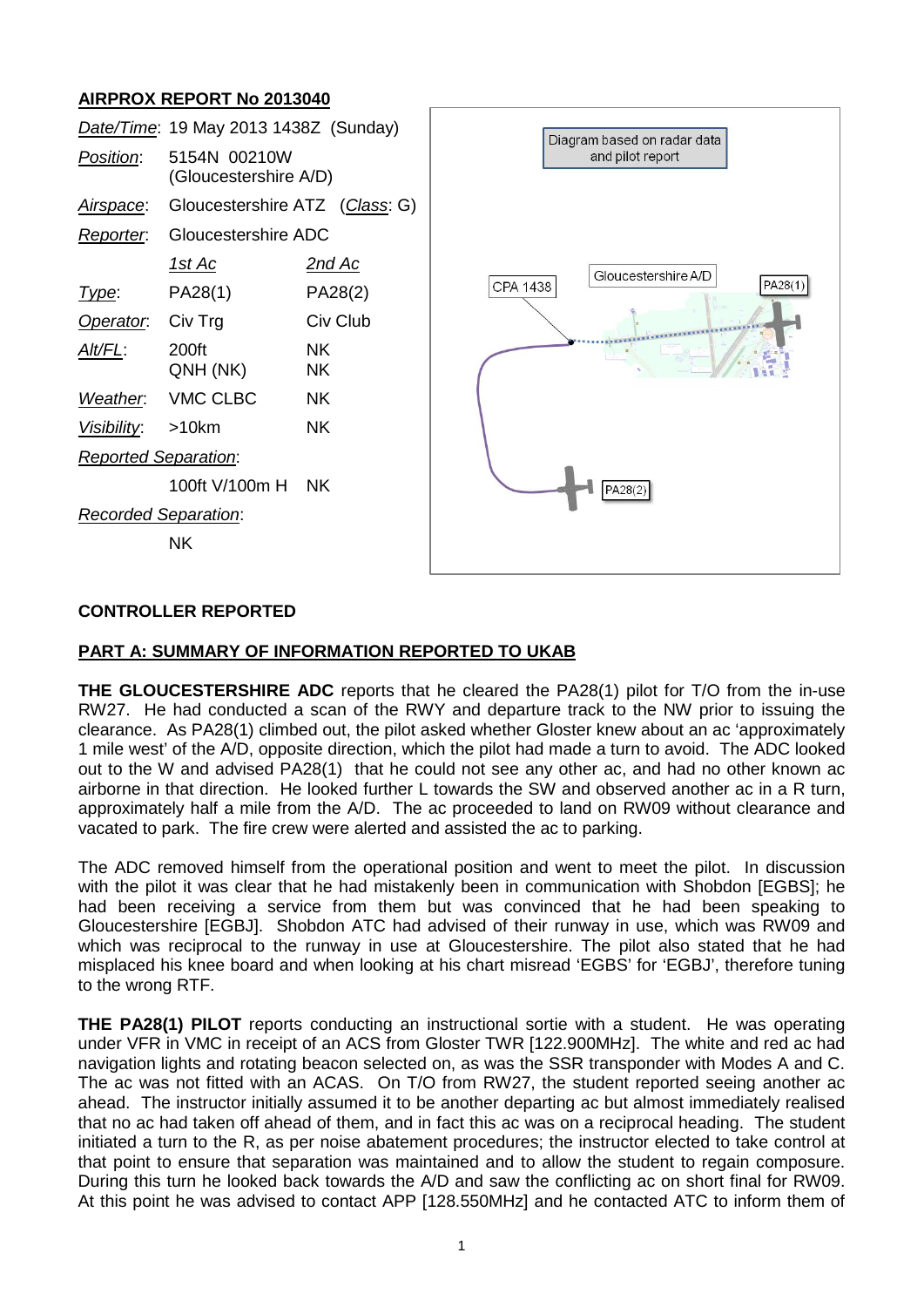the situation he had just witnessed. He initially stated that the conflicting ac was about 0.5nm from him but this was erroneous. His best estimation was that the two ac were no more than 100m apart at the closest point, but due to the noise abatement procedures he did not believe there was an imminent risk of collision, although the potential for such was substantial.

He assessed the risk of collision as 'None'.

[UKAB Note(1): The UK AIP entry for Gloucester A/D noise abatement procedures, at AD 2.EGBJ-10 sub-paragraph (d), states:

'Departures Runway 27 - All departing aircraft are to execute a 10° right turn when passing the upwind end of the runway. Tracking 280 MAG, climb through 600ft QFE before turning left. Avoid over flight of the village and church on the right. Jet aircraft are to climb through 1400 ft QNH before executing any turn. Aircraft unable to comply with 10° turn after takeoff should advise ATC and climb straight ahead through 1400 ft QNH.']

**THE PA28(2) PILOT** declined to file a report.

**ATSI** reports the Airprox occurred at 1438:28, 0.5nm to the SW of Gloucestershire A/D, within the Class G airspace of the Gloucestershire (Gloster) ATZ, between PA28(1) and PA28(2).

### Background

The PA28(1) pilot was departing from Gloster RW27 for a local VFR flight to the NW and was in receipt of an ACS from Gloster TWR [122.900MHz]. The PA28(2) pilot was operating on a VFR flight inbound to Gloster from Sleap A/D, had mistakenly selected the incorrect RTF and was in communication with Shobdon Information [123.500MHz], in receipt of a BS.

Gloster ATSU, were providing a split Aerodrome and Approach Control Service from the VCR without the aid of surveillance equipment with RW27 in use. The Shobdon FISO's workload was assessed as moderate with RW09 in use.

CAA ATSI had access to RTF recordings for Gloster APP and Shobdon Information, together with area radar recording, written reports from the Gloster Aerodrome Controller, Shobdon FISO and the PA28(1) pilot. No written report was received from the PA28(2) pilot.

The Gloster Airport weather was recorded as follows: METAR EGBJ 191420Z 30004KT 240V350 9999 SCT045 18/07 Q1013=

Factual History

At 1421:09, the PA28(2) was 29.3nm N of Gloster displaying an SSR code 0010 to indicate that the pilot was monitoring Birmingham RTF. The PA28(2) was not displaying Mode C level reporting.

At 1430:22, the PA28(2) was 9.8nm NNW of Gloster (25.2nm SE of Shobdon) when the SSR code was changed to 7000. The PA28(2) pilot made an initial call to Shobdon Information [123.500MHz]. "*Gloster Tower* [PA28(2) C/S]". The Shobdon FISO's written report indicated that there was an intervening call from another ac. The Shobdon FISO reported that the call received from the PA28(2) pilot was unclear and of readability 3 to 4 with added difficulty due to a strong foreign accent. [ATSI Note: The quality of the recorded RTF from the PA28(2) pilot was distorted, of readability 2-3 and was very likely to have been degraded due to the 25nm range of the ac from Shobdon and the ac's level]. The Shobdon FISO continued to pass instructions to other ac.

At 1432:10, the PA28(2) was 5.8nm NNW of Gloster and the pilot called Shobdon Information again, "*Gloster Information* [PA28(2) C/S]". The FISO indicated receiving part of the C/S and in response transmitted, "*Station calling Shobdon information say again your callsign*". The PA28(2) pilot replied, "*It's* [PA28(2) C/S] *er Piper Arrow er inbound to yourself six miles to the northwest er at er three*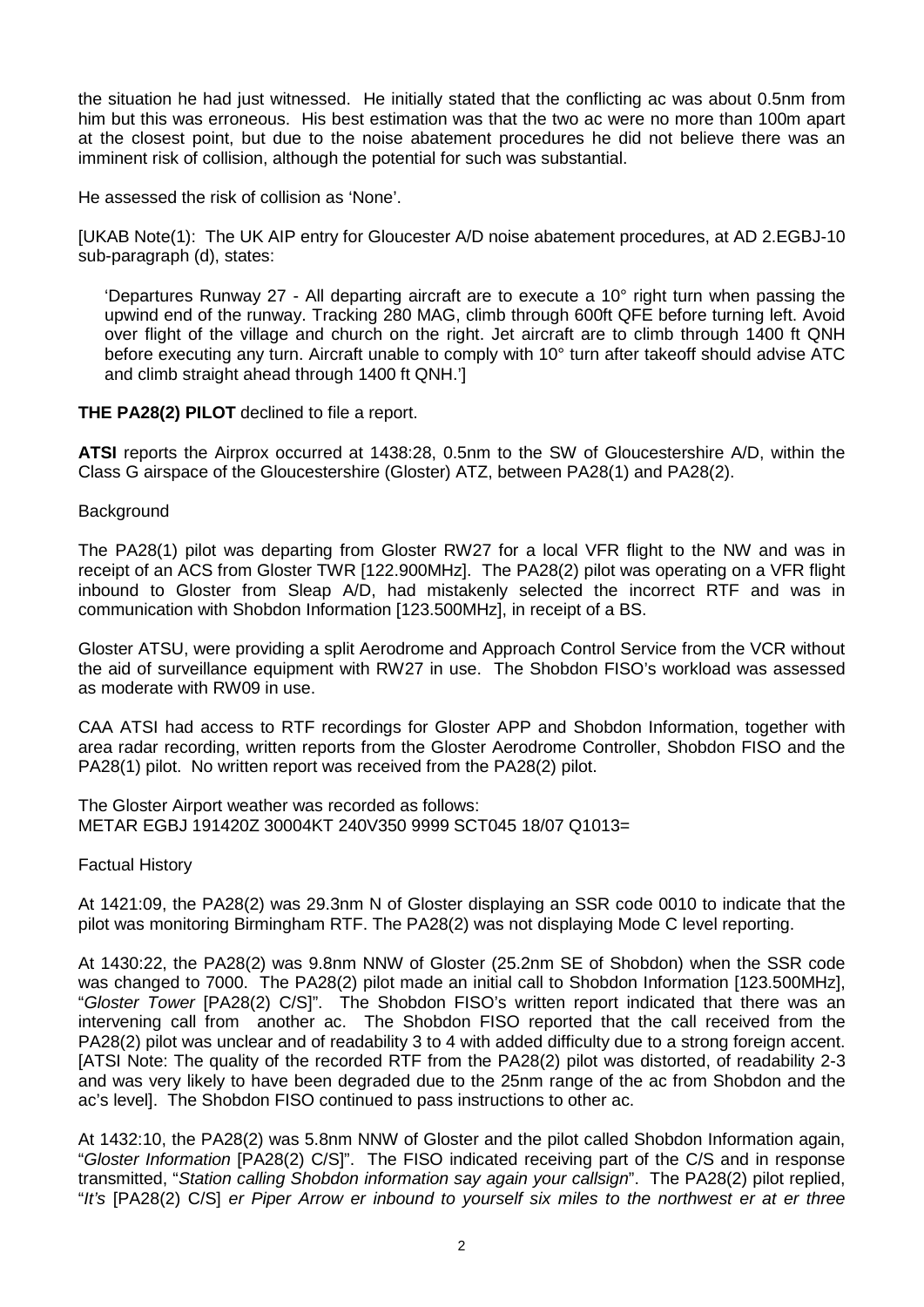*thousand feet er will be joining overhead er for runway two seven right hand*". The Shobdon FISO responded "[PA28(2) C/S] *it's Runway zero nine right hand Q F E one zero zero one*", which was acknowledged by the PA28(2) pilot, "*Q F E one zero zero one for zero niner runway righthand* [PA28(2) C/S]".

At 1433:36, the PA28(2) was 3.2nm northwest of Gloster. The PA28(2) pilot then routed towards the O/H, passing to the N of the A/D. He reported, "[PA28(2) C/S] *overhead descending on the deadside to join righthand for zero nine to land*". The Shobdon FISO replied, "[PA28(2) C/S] *roger report downwind*".

At 1434:50, the PA28(2) pilot reported, "[PA28(2) C/S] *downwind for zero nine*" and the Shobdon FISO replied, "[PA28(2) C/S] *er traffic is one Cessna one five two er late downwind*". The PA28(2) pilot's reply was unreadable. The Shobdon FISO's written report indicated that the PA28(2) was not seen downwind so the assistant was asked to scan the downwind leg. Nothing was seen. At 1435:08, the Shobdon FISO called the PA28(2) with no response. This was followed by two further calls with no response.

Meanwhile, the PA28(1) pilot at Gloster A/D was at the holding point ready for a departure from RW27. At 1436:21, the Gloster TWR issued take off clearance, "[PA28(1) C/S] *clear for take off with a right turn to the northwest surface wind three four zero degrees less than five*".

At 1436:28, the PA28(2) was shown on radar downwind RH for Gloster RW09. As the PA28(1) was rolling the PA28(2) was shown turning onto R base for RW09, 1.4nm SW of Gloster. At 1438:00 the PA28(2) was shown on short final for RW09.

The PA28(1) did not appear on radar until 1438:42, after the Airprox has occurred, after the PA28(1) pilot made a R turn and tracked W. By using the radar recording and projected flight path history, it was estimated that the Airprox occurred at 1438:28, shortly after the PA28(1) pilot became airborne. The PA28(2) was estimated to have passed less than 0.1nm to the S of the PA28(1), on a 0.5nm final for RW09. The PA28(1) pilot's written report estimated that the PA28(2) was to his L and below and estimated the horizontal distance between the two aircraft as 100m at the CPA.

At 1438:07, the PA28(1) pilot was instructed to contact Gloster APP [128.550MHz]. He replied, "*Er* [PA28(1) C/S] *contact approach we just saw and aircraft coming along the zero nine ahead of us er any update on that traffic*". The Gloster TWR responded, "*Er no I've got nothing here erm at all*". This was acknowledged by the PA28(1) pilot, "*Roger*". The Gloster TWR asked the PA28(1) pilot if he knew the ac type; the PA28(1) pilot replied "*er negative but I think he has touched-down on zero nine*".

At 1438:59, the PA28(2) pilot called Gloster TWR, "*and* [PA28(2) C/S] *Gloster*". There was no response to this call and was likely not heard by the Gloster TWR. The Gloster TWR first responded to the PA28(1) pilot, "*and* [PA28(1) C/S] *yeah apologies for that he's not actually speaking to anybody and erm has just landed er sorry sorry for that*". The PA28(2) pilot vacated the runway and parked on the Apron.

The PA28(1) pilot reported, "*er* [PA28(1) C/S] *we just did a slightly evasive manoeuvre that's all er we'll contact approach now one two two decimal eight er we'll go to one two eight decimal five five*". The Gloster TWR advised the PA28(1) pilot that the other ac had not spoken to Gloster APP either and in response the PA28(1) pilot reported it was most likely to be a suspect radio failure. The PA28(1) pilot then changed to Gloster APP.

The Shobdon FISO became increasingly concerned at the loss of contact with the PA28(2) pilot and D & D were advised. A subsequent call from Gloster confirmed the arrival of the PA28(2) at Gloster and Shobdon then updated D & D.

The Aerodrome controller's written report indicated that, when questioned, the PA28(2) pilot had reported that when looking at his chart he had misread EGBS (Shobdon) for EGBJ (Gloster) and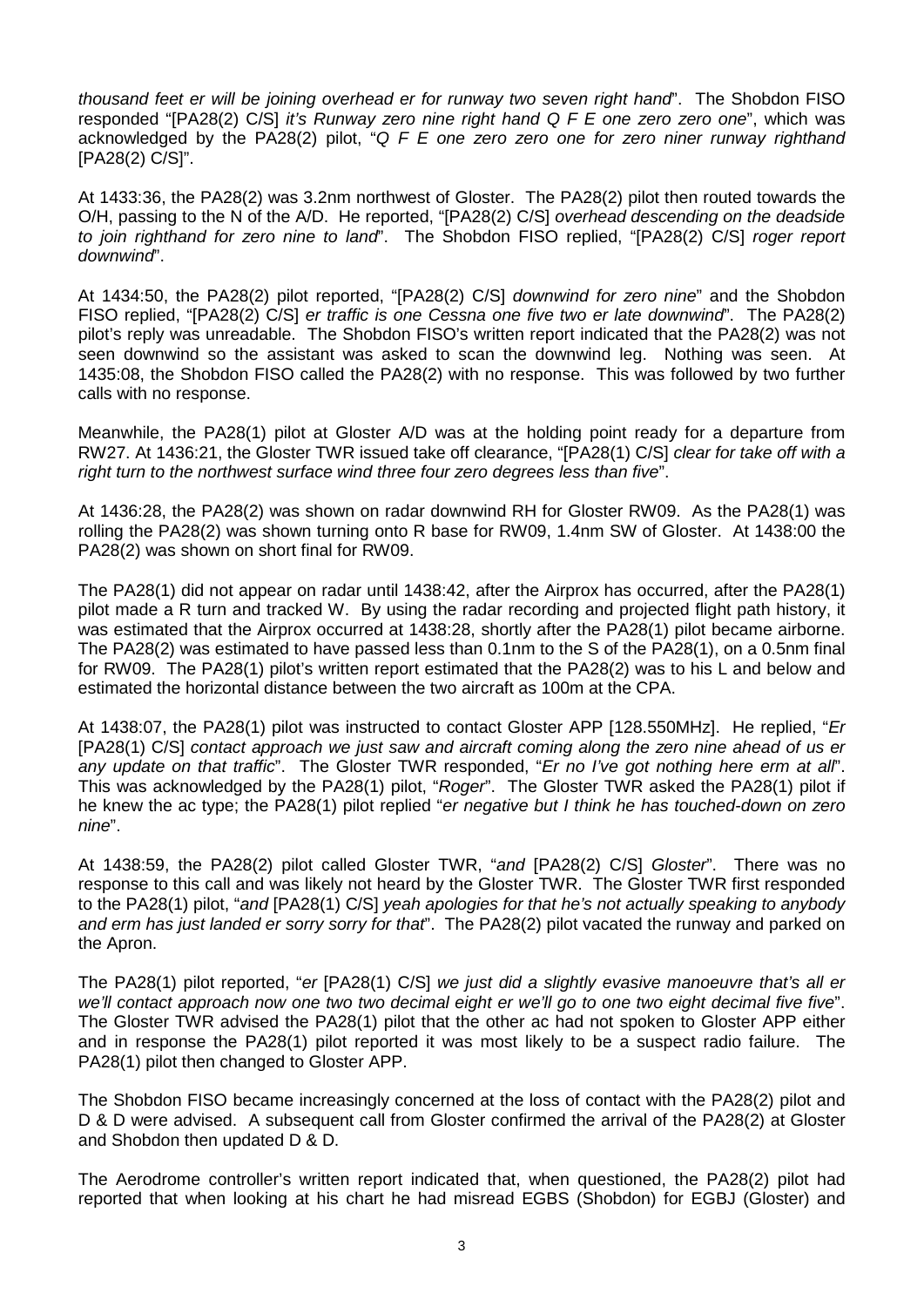selected the wrong frequency, contacting Shobdon for an ATS instead of Gloster. Shobdon had advised him that RW09 was in use, which was reciprocal to RW27 in use at Gloster.

### **Analysis**

The PA28(2) pilot, when looking at his chart, mis-identified EGBS as Gloster, which resulted in the him calling Shobdon instead of Gloster. It is likely that because of a combination of the distance from Shobdon and the foreign accent of the pilot, the quality of the PA28(2) transmissions was readability 2-3. The PA28(2) made two initial calls "*Gloster Tower*" and then "*Gloster Information*". However, the quality of the transmission made the calls unclear and consequently these were not heard by the Shobdon FISO. The Shobdon FISO's workload was moderate and he tried to establish two way communication with the unknown ac. The FISO transmitted "*Station calling Shobdon information say again your callsign*" and the pilot responded "It's [PA28(2) C/S] *er Piper Arrow er inbound to yourself six miles to the northwest er at er three thousand feet er will be joining overhead er for runway two seven right hand*".

At the point when two way communication was established the FISO correctly used the callsign 'Shobdon Information', however this was not detected by the PA28(2) pilot who replied "*..inbound to yourself..*". The pilot very likely assumed that he was talking to Gloster TWR.

The PA28(2) pilot entered the Gloster ATZ in the belief that he was cleared to join overhead Gloster for a RH cct on RW09. This resulted in him flying into conflict with the PA28(1) which was departing from RW27. The PA28(2) was not observed by the Gloster TWR who was unable therefore to pass any TI or warning to the PA28(1) pilot. The Shobdon FISO gave the PA28(2) pilot appropriate joining instructions and TI in the belief that he was inbound to Shobdon.

### **Summary**

The Airprox occurred when the PA28(2) pilot mis-identified Shobdon RTF for Gloster RTF and then selected the incorrect frequency for a join at Gloster. The PA28(2) pilot entered the Gloster ATZ in the belief that he had been cleared to join overhead for a RH cct on RW09, which resulted in him making an approach to RW09 and coming into conflict with the PA28(1), departing from RW27. The Gloster TWR and Shobdon FISO were not aware of the PA28(2) pilot's intentions and were unable to provide appropriate information to either of the two ac concerned.

# **PART B: SUMMARY OF THE BOARD'S DISCUSSIONS**

Information available included a report from the pilot of one of the ac, a transcript of the relevant RT frequency, radar video recordings, reports from the air traffic controllers involved, and a report from the appropriate ATC investigation authority.

Members first discussed the actions of the PA28(2) pilot and were in agreement that his sortie could have been planned and flown with more care. It was opined that although his confusion over the Shobdon and Gloster RTFs could be considered as an 'honest mistake', it was a mistake that had serious ramifications and which could have been effectively mitigated by better preparation. Members were at a loss as to how the 2 airfields could be confused on the map: Shobdon and Gloucester are surrounded by significantly different topography, which is clearly depicted on the map, and each A/D's RTF is printed in the same area as the A/D's name (in Shobdon's case, directly above the A/D name). Members noted that Gloucester A/D does not have a signal square, but opined that once he had arrived in the overhead the pilot had time to observe the wind sock direction and to remain in the overhead and observe other traffic if necessary. That being said, the PA28(2) pilot was faced with a situation that appeared to fit his mental model, given that Gloster had a RW09 and he thought he had been cleared to join. Some pilot Members opined that given his range from Shobdon the RT was probably distorted and broken, which might have given the PA28(2) pilot an indication that he was not near the station he was speaking to, although in the absence of an RT recording this remained conjecture. ATC Members also noted that the PA28(2) pilot prefixed his first